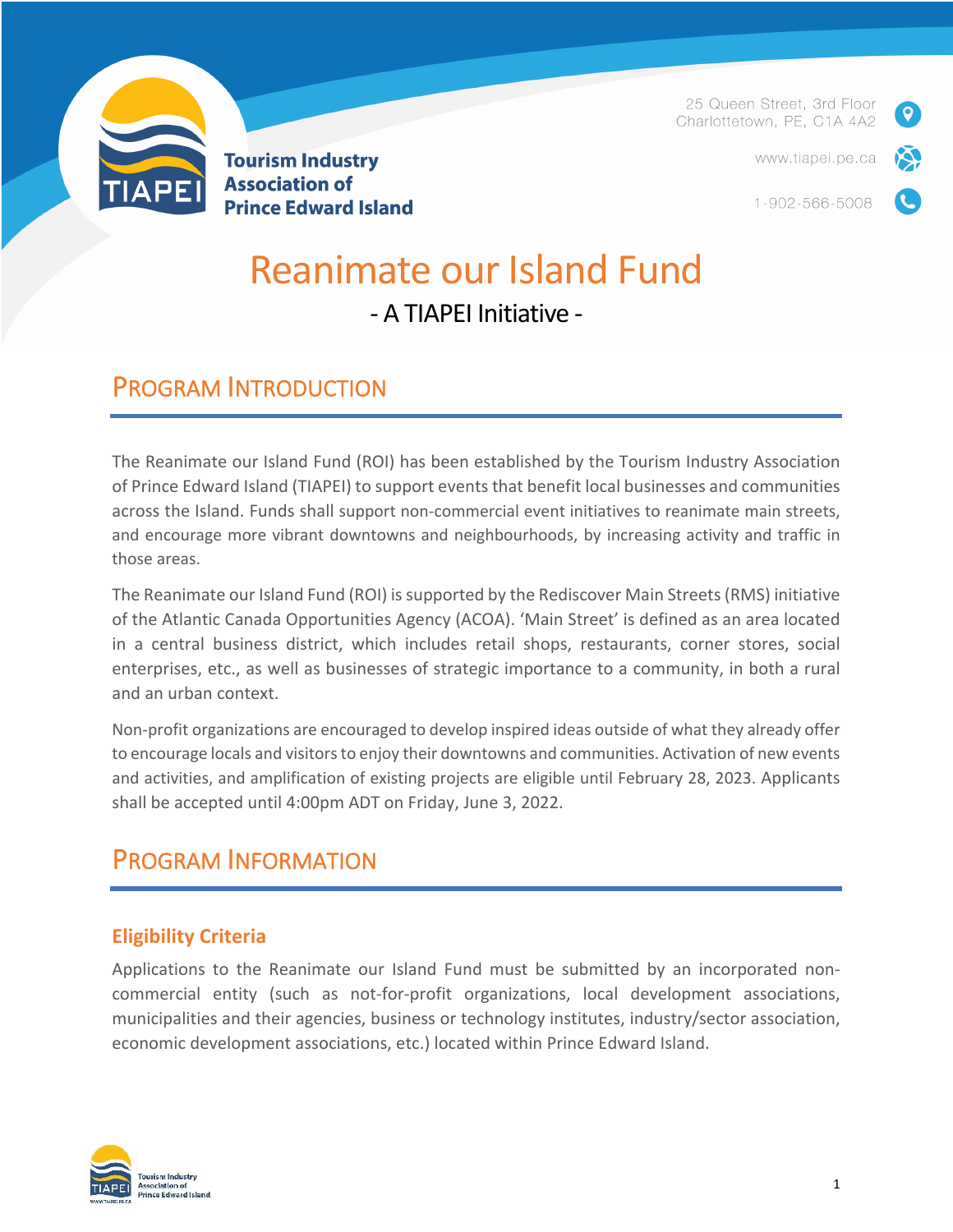

25 Queen Street, 3rd Floor Charlottetown, PE, C1A 4A2

www.tiapei.pe.ca



1-902-566-5008

Increasing traffic to the community core is important. Businesses, such as retail shops, restaurants, and businesses of strategic importance to the community have all felt the negative impacts of the pandemic. Applications that target those impacted businesses will be priorities.

Successful applicants will aim to entice Atlantic Canadians to explore their provinces on a local and regional level help build an inclusive economy through projects that support underrepresented groups and take into consideration their unique challenges.

Partnerships between non-profit and for-profit entities are permitted to submit a joint project with the non-profit being the lead applicant, responsible for financial commitments and reporting. The partnered event shall be non-commercial in nature. The end beneficiary of investment shall be the community at large.

Program contributions to any one project is a minimum of \$3,000 to a maximum of \$30,000. Contributions shall not exceed 50% of eligible project expenses. No portion of HST shall be deemed an eligible expense. Organizations who support more than one event or activity may submit a separate application for each unique project. Applications can include infrastructure tied to an event or activity. All projects must take place before February 28, 2023.

#### **Eligible Activities**

The Reanimate our Island Fund will provide support for community impact events, activities and projects involving:

**Activation:** Development of new events and local experiences to activate and animate the downtown cores and community main streets. This can include projects that encourage community participation in new events and activities and bring much-needed consumers to our local businesses.

**Amplification:** Scaling of existing events, adaptation of products, product clustering, diversification, and innovation to existing event offerings. Projects can include those that amplify and/or reanimate existing events and activities to support traffic to local businesses.

**Marketing and Promotion:** Building awareness, promotional marketing activities, packaging and signage. Projects include those that help promote reanimating downtowns and main streets.

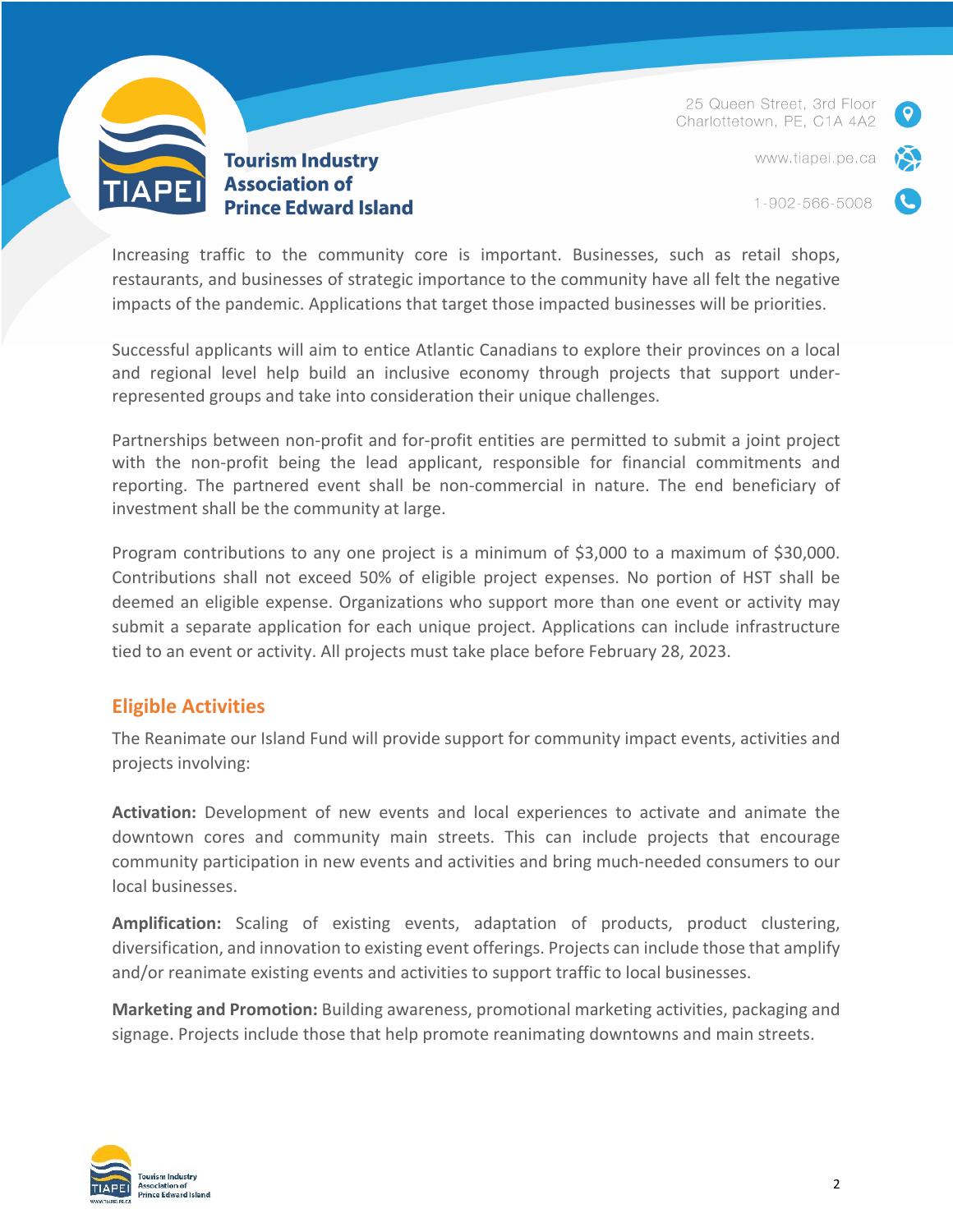

25 Queen Street, 3rd Floor Charlottetown, PE, C1A 4A2

www.tiapei.pe.ca



#### **Partnership and collaboration:**

Organizations are highly encouraged to leverage resources by fostering partnerships and by demonstrating economies of scale.

### APPLICATION PROCESS

Applicants should demonstrate the organization's capacity and experience in organizing events. Submissions should provide a clear overview of the event, schedule, staffing, utilization of local suppliers, and anticipated impact to the respective community.

#### **Process and Timelines**

The Reanimate our Island Fund aims to have projects kick-off in time for the summer season. The deadline for applications shall be June 3, 2022. The Reanimate our Island Fund review committee as appointed by TIAPEI will meet within two weeks of each intake deadline.

### **Application Submission**

Applications for the Reanimate our Island Fund will be accepted in Adobe Acrobat PDF format until 4:00pm ADT on intake date via email kdoyle@tiapei.pe.ca.

Please direct any inquiries to:

#### **Kim Doyle**

*Industry Engagement & Communications Officer Tourism Industry Association of PEI* kdoyle@tiapei.pe.ca *902-566-5008*

### **Proposal Format & Checklist**

#### **Section 1 – Organizational Information**

 Organization information Non-profit status / partner organizations if applicable Mailing address Primary contact including title, phone number and email address

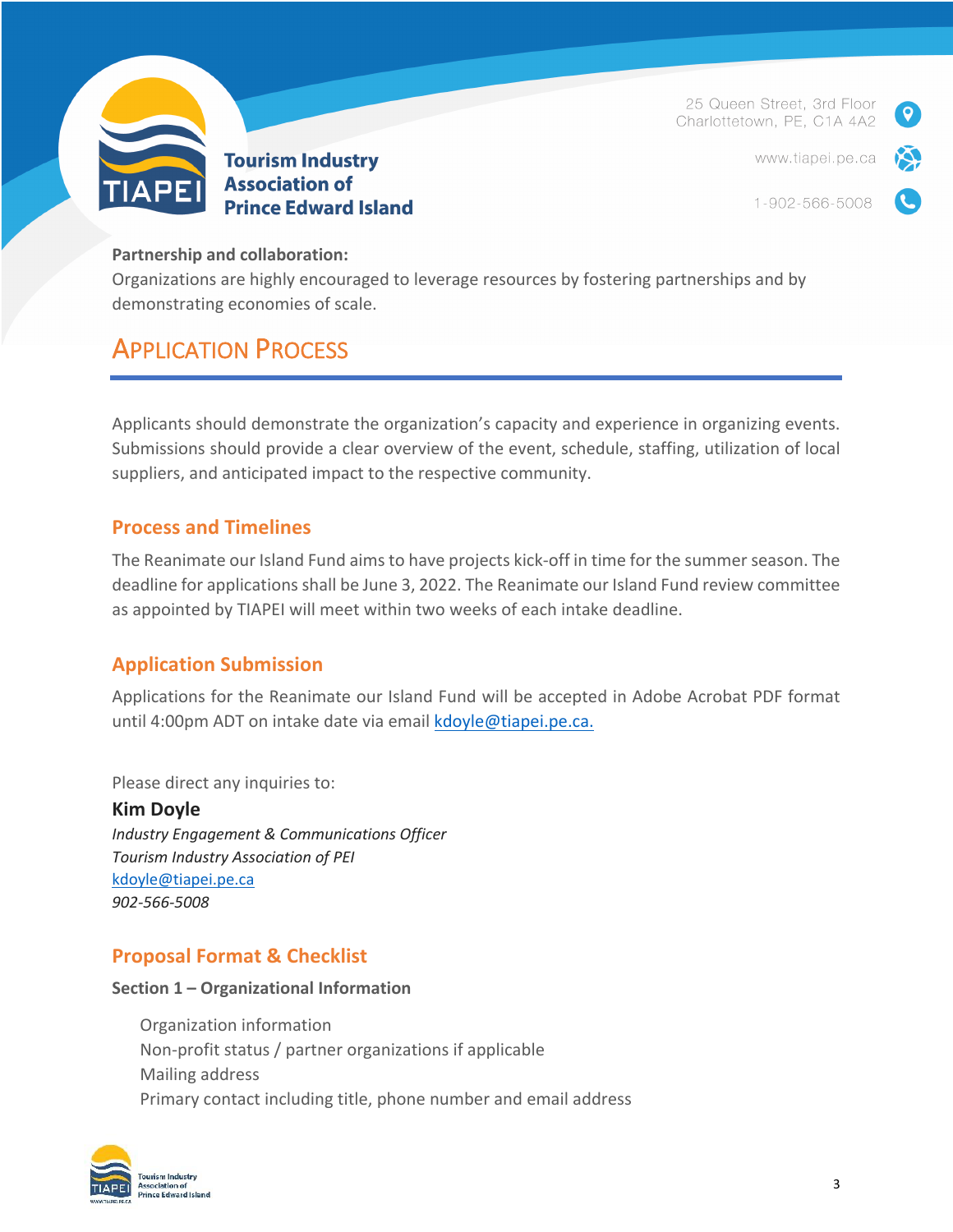

25 Queen Street, 3rd Floor Charlottetown, PE, C1A 4A2

www.tiapei.pe.ca



Organization capacity and experience in producing events of similar calibre

#### **Section 2 – Project Information**

 Name of project Operational dates Location (note any locations requiring Impact Assessment such as waterways, protected lands, etc.) Website Social media Partnership structure if non-profit partnering with private sector Funding amount requested Detailed description of activities Summary of alignment & benefits to the community: o Describe how project meets objectives of ROI

 $\circ$  Outline measurable socio-economic benefits to the community such as attendance, community engagement, local business impact, etc.

#### **Section 3 – Event Budget**

A detailed event budget outlining revenue and expenses along with amount requested from the Reanimate our Island Fund (ROI) must be included with each application. Grants shall range from \$3,000 to \$30,000 representing a maximum of 50% of project. Note: Applicant must identify a minimum of 50% of project expenses from other sources. No amount of HST shall be deemed an eligible expense. Projects must be completed by February 28, 2023.

Example:

Event budget \$20,000 may be eligible for up to \$10,000 in ROI contribution. Applicant must identify sources for the remaining \$10,000.

# CONTRIBUTIONS & REPORTING

Contribution from the Reanimate our Island Fund shall not exceed 50% of eligible expenses. Successful applicants will receive a letter of offer detailing responsibilities of the applicant to